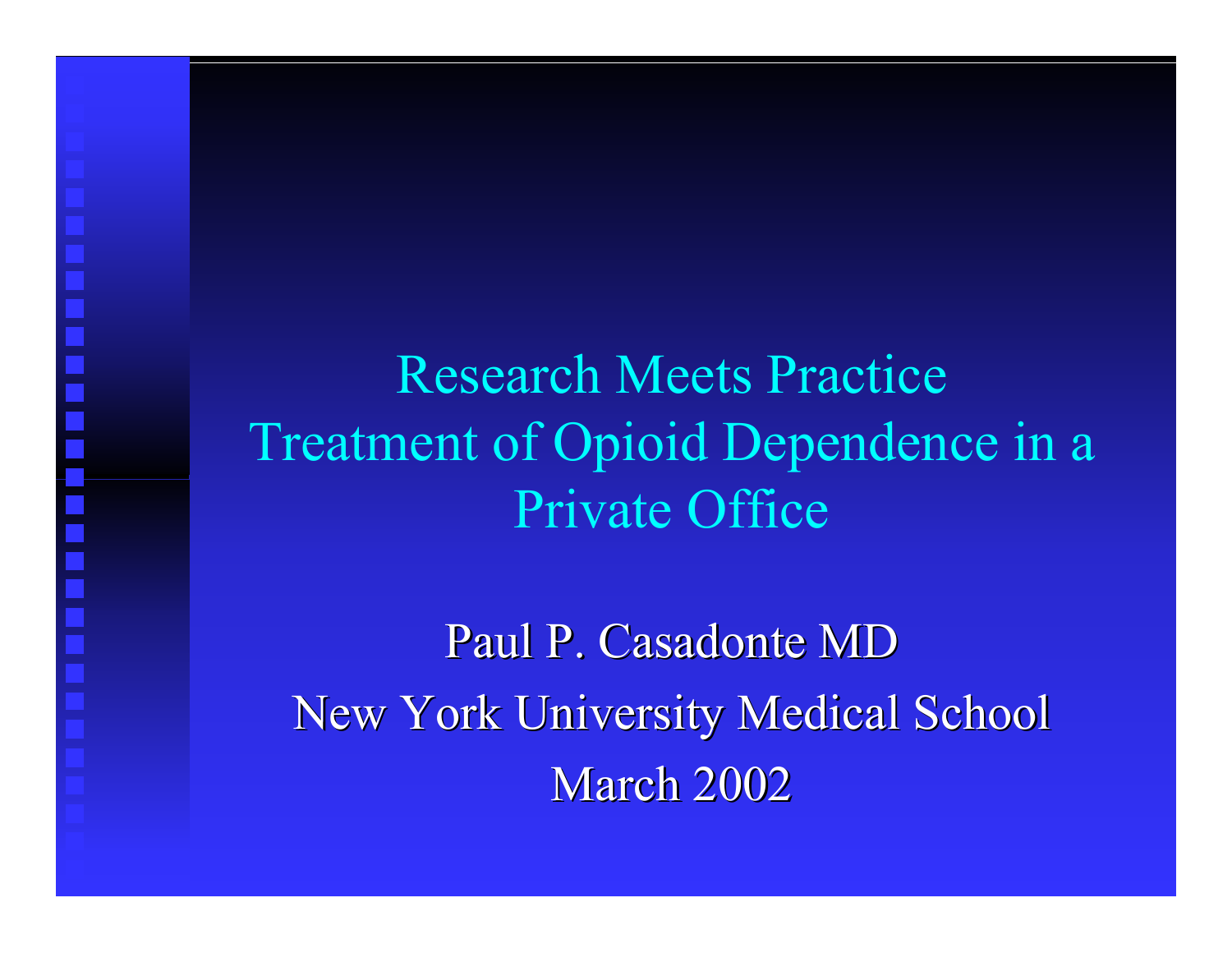# Background

 $\blacksquare$  Methadone has been the only approved treatment for over 30 years **Nust be distributed only in special clinics**  $\blacksquare$  Associated with stigma **In early 1900's doctors maintained opiate** abusers with morphine in offices. **Many incarcerated**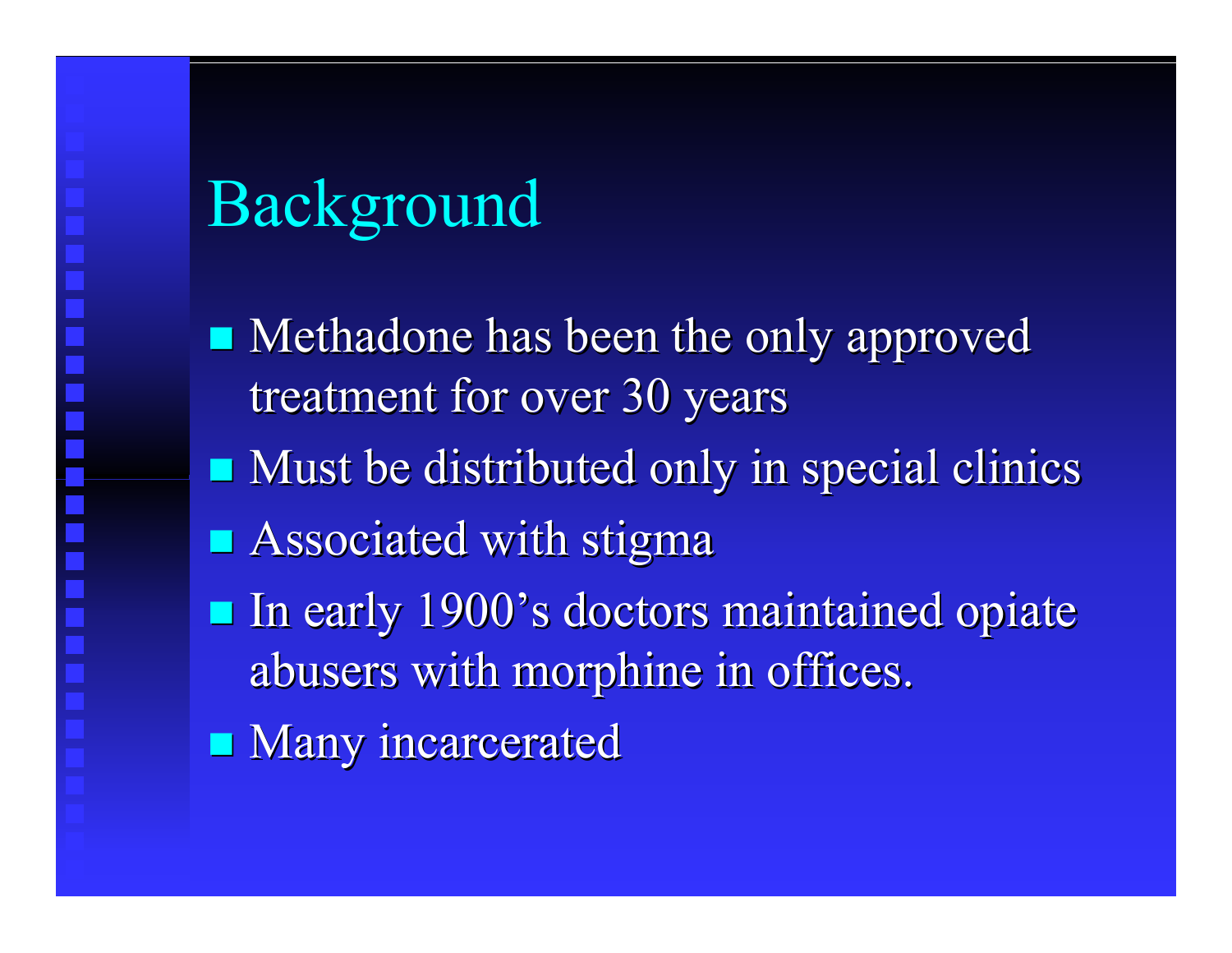# Background

**Medical Maintenance methadone model Buprenorphine/naloxone Study 1995-98 Safety and efficacy established 1998 NIDA Medications Development** proposed a " best practices study" with the Veterans Administration to evaluate use of the medication in non-traditional settings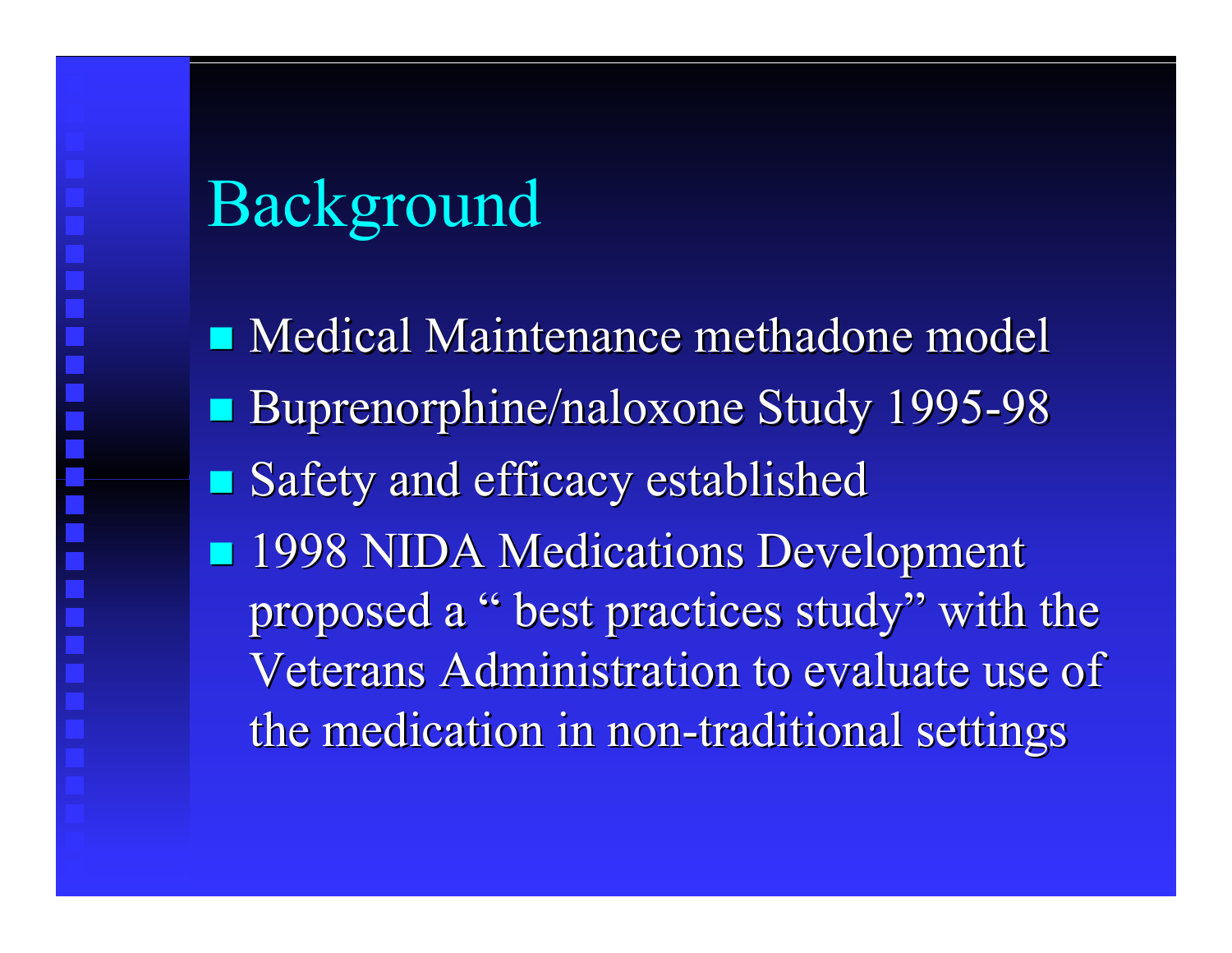NIDA/VA Study 1018 Robert Walsh, F rank Vocci, Walter Ling, Paul Fudala

- Research conducted in non-methadone settings
- Required following protocol, completion of case report forms, submission, review
- **The national study involved 38 investigators with** 583 patients (New York, California, Washington State, Texas, Florida, Illinois) in a variety of treatment settings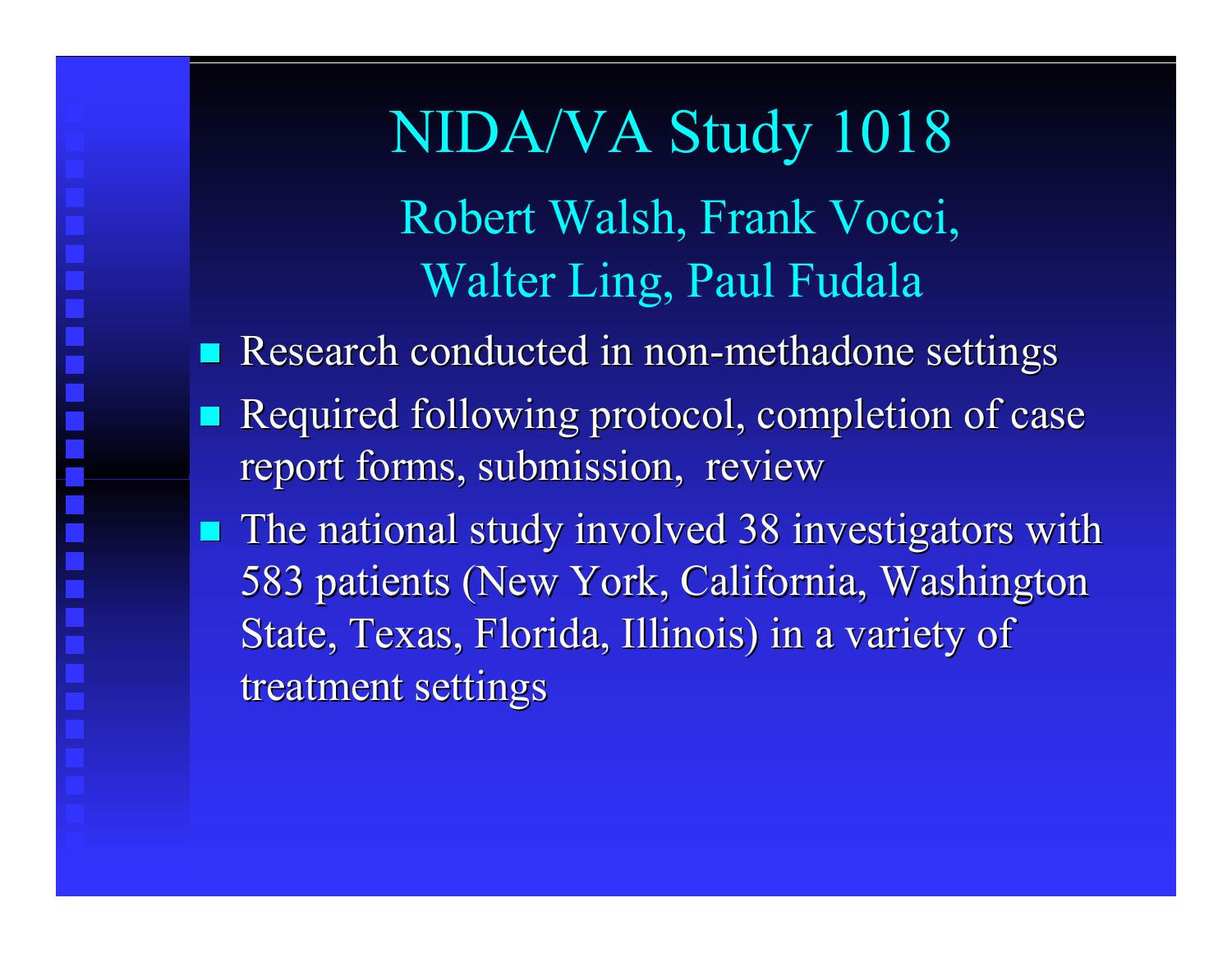# Purpose of the Study

- $\blacksquare$  Evaluate safety in a non-research setting
- Offer clinicians experience in use of the medication in non-traditional settings.
- Assess physician prescribing practices.
- $\blacksquare$  Assess clinician and patient satisfaction.
- **Allow integration of practice and research**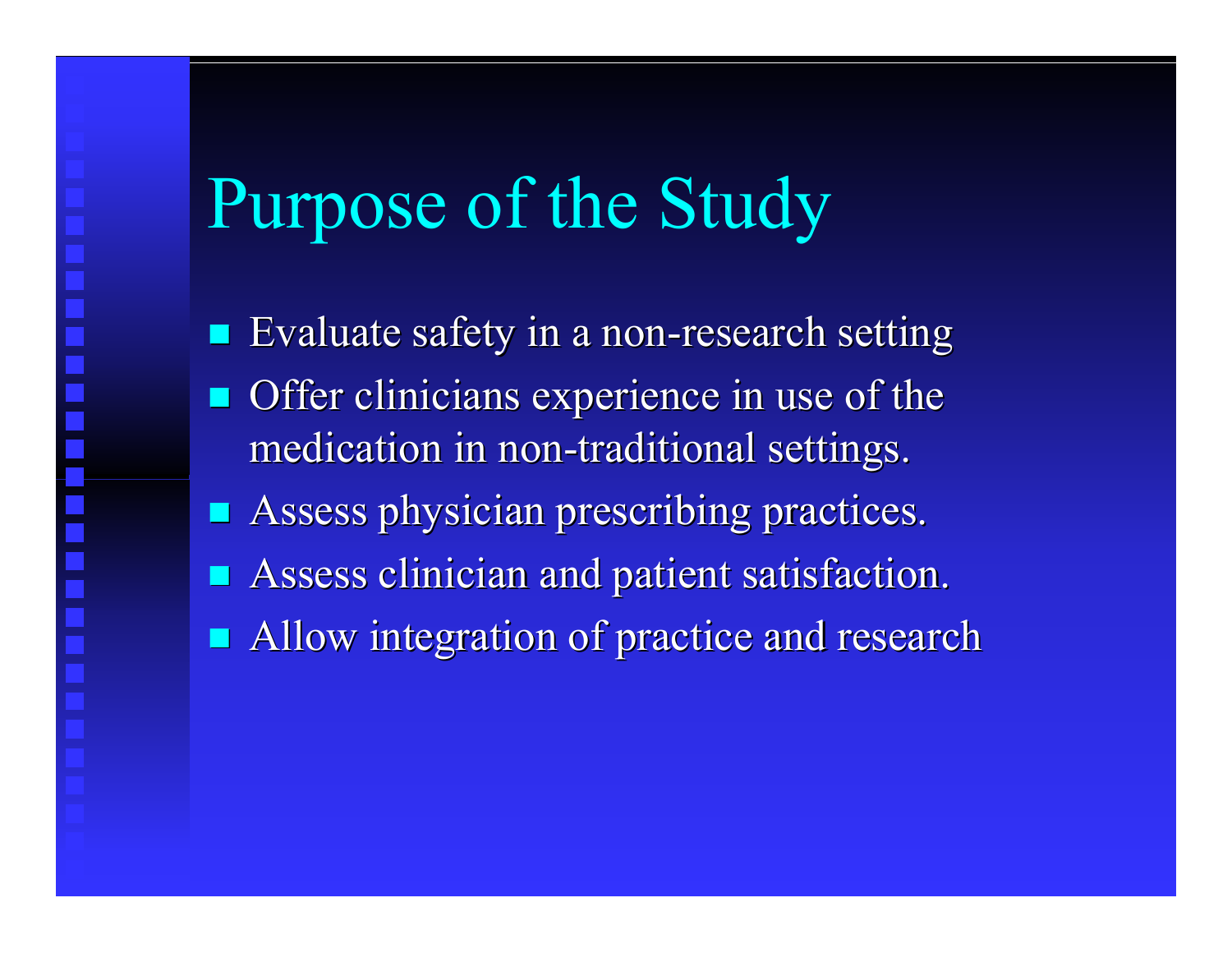# Procedures

**Open Label/No randomization-52 weeks Conducted in a solo psychiatry practice in a** residential neighborhood New York City. **On-site drug urine drug screening On-site or laboratory pregnancy testing Medication dispensed in local pharmacy**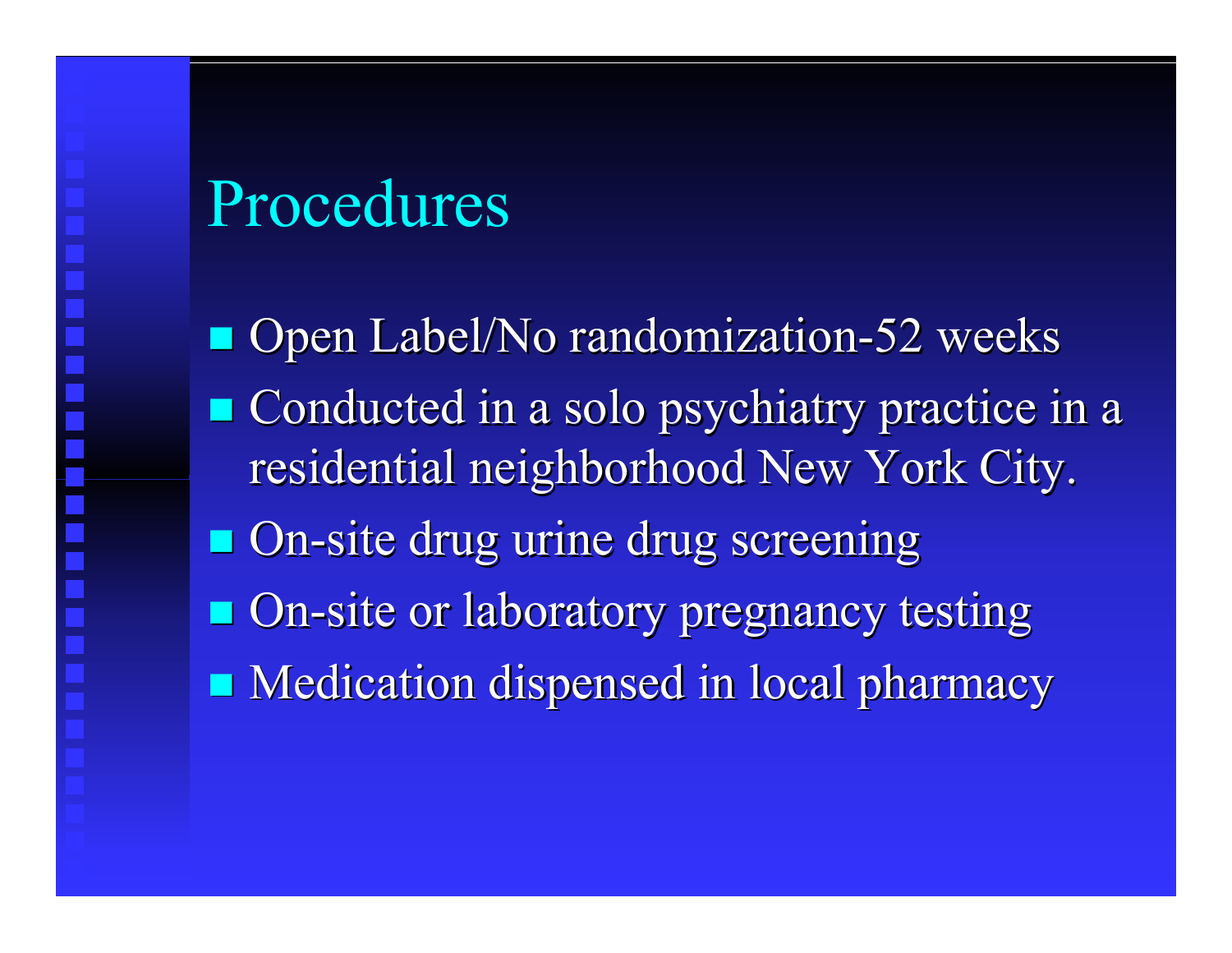# Bup/Nx Treatment of Opioid Dependence

## Inclusion Criteria

- F. 15 years or older
- F. Seeking treatment
- F. DSM IV Criteria for opiate dependence
- **Able to sign informed** consent.
- Good physical/mental health

# **Exclusion Criteria**

- F.  $\blacksquare$  Unstable medical or psychiatric condition
- **Dependent on alcohol,** benzodiazepines or other drugs of abuse
- $\blacksquare$  Methadone/LAAM use in prior 30 days.
- **Current participation in a** research study
- F **Pregnant/lactating female**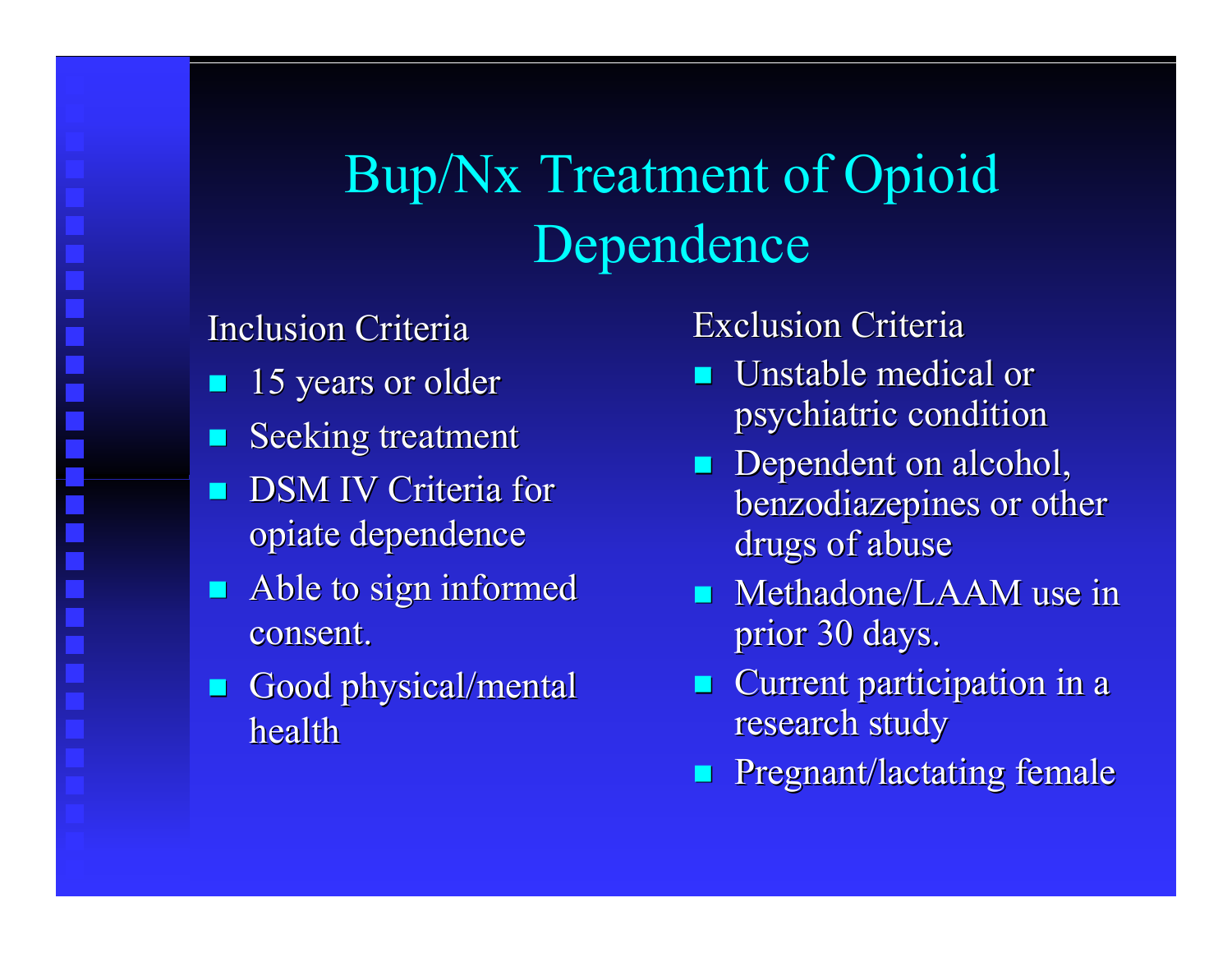# Treatment Schedule

- $\blacksquare$  Week 1 2 visits  $\blacksquare$  Weeks 2  $\blacksquare$  Weeks 13-26 Bi
- $\blacksquare$  Weeks 27

Weekly visits Bi-weekly visits Monthly visits

Visit schedule based on patient response, functioning Drug screens weekly(1-9) and random 10-52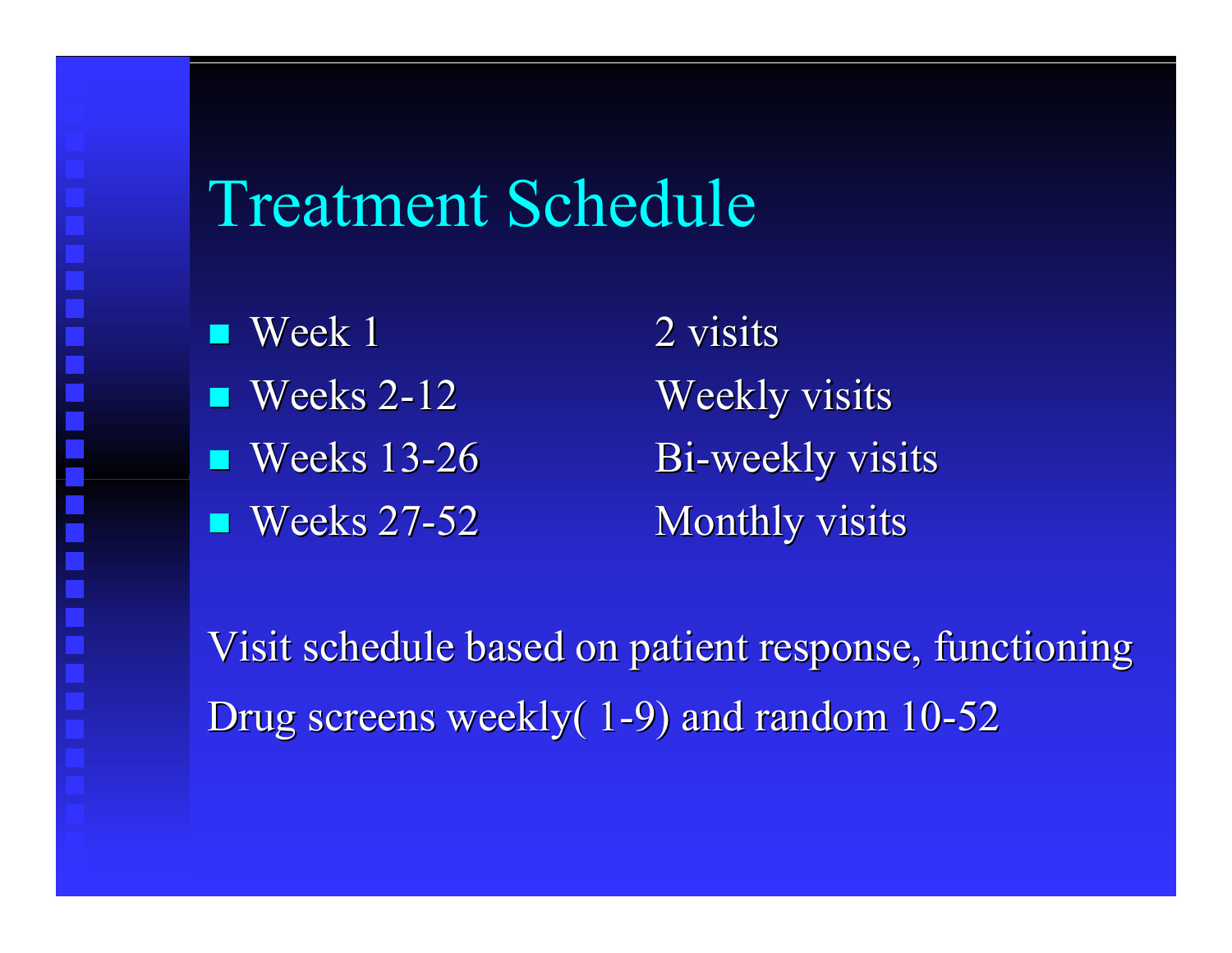# Treatment Phases

**Induction:** Daily contact required **E** *Stabilization:* Comfort and function attained **Maintenance:** Goal is discontinued use Relapse prevention strategies integrated. **Taper:** Based on individualized plan, ancillary medications for last weeks.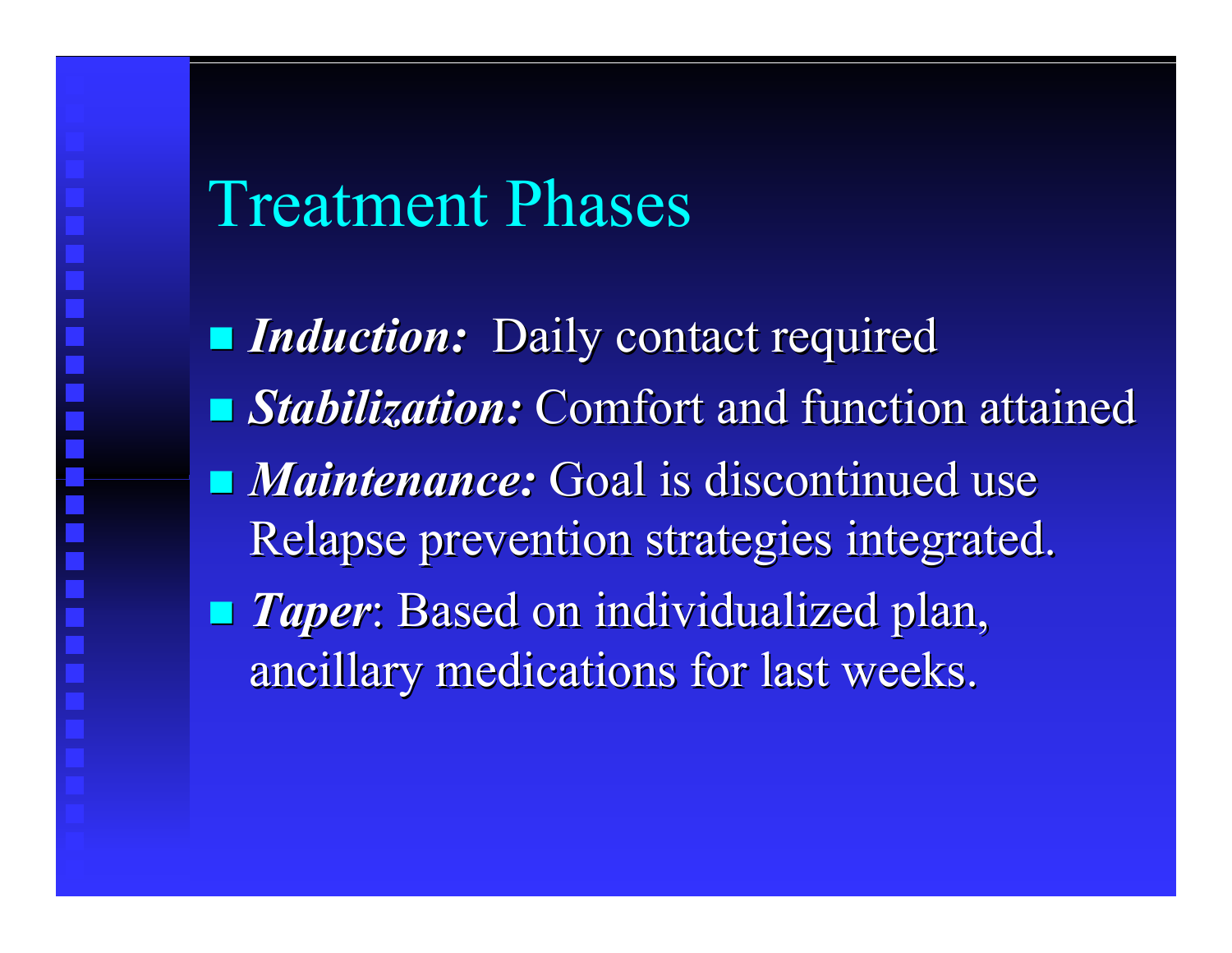# Results ( 40)

ш Median Age 35 Age Range  $21$ 

- ш
- F.
- ш  $HIV +$  03
- п **Median maintenance dose**

-49 Sex 25 Male 25 Male 15 Fem ale ■ Race 38 White 02 AA

12 m g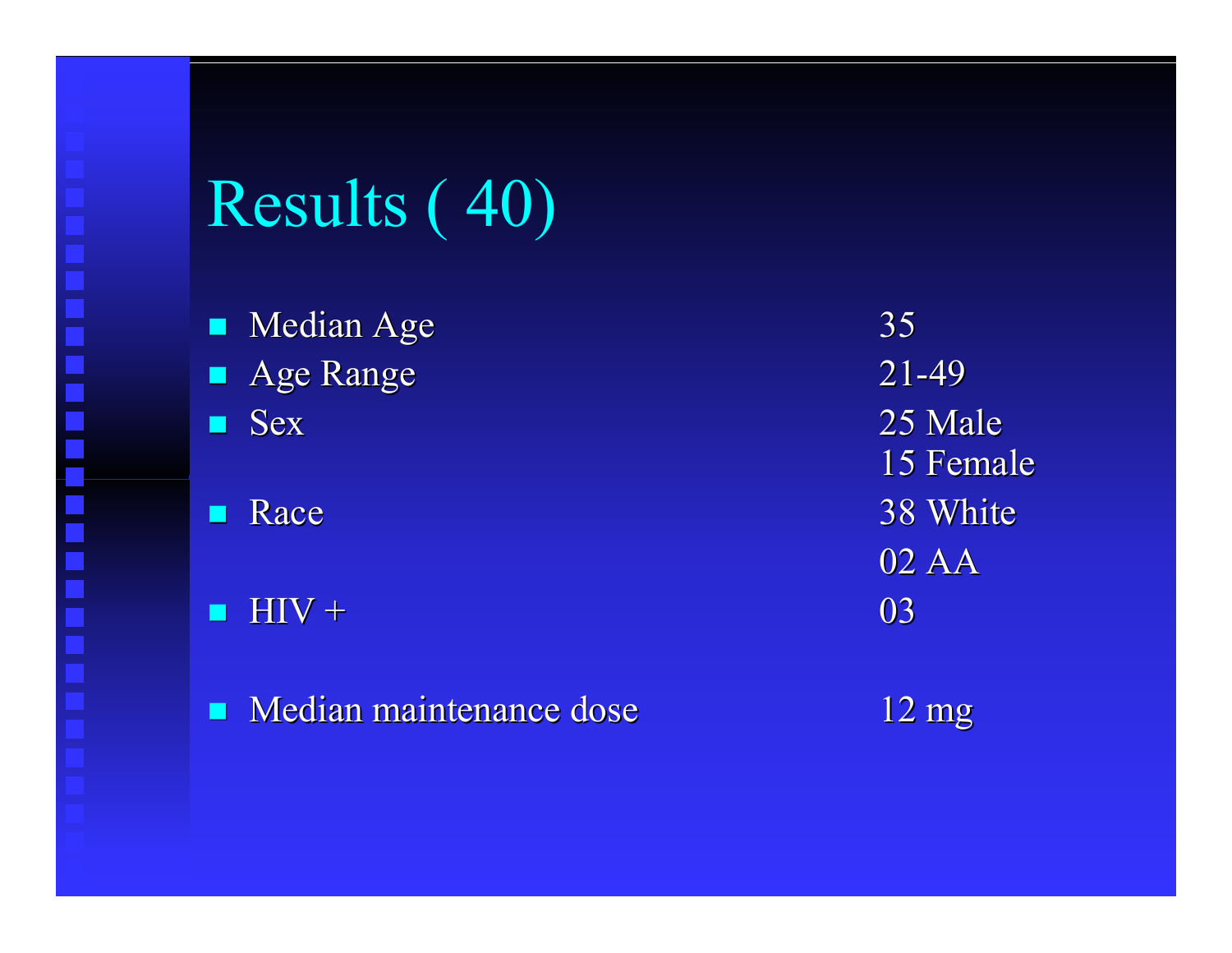# Drug Use at Screening

E

<u>han ahan ahan ahan ahan</u>

| <b>IV</b> Heroin       | $16^-$ | 40% |
|------------------------|--------|-----|
| Smoke/snort            | 18     | 45% |
| Pain medications       | 04     | 10% |
| Smoked opium           | 02     | 05% |
| Cocaine Use            | 23     | 57% |
| <b>Benzodiazepines</b> | 10     | 25% |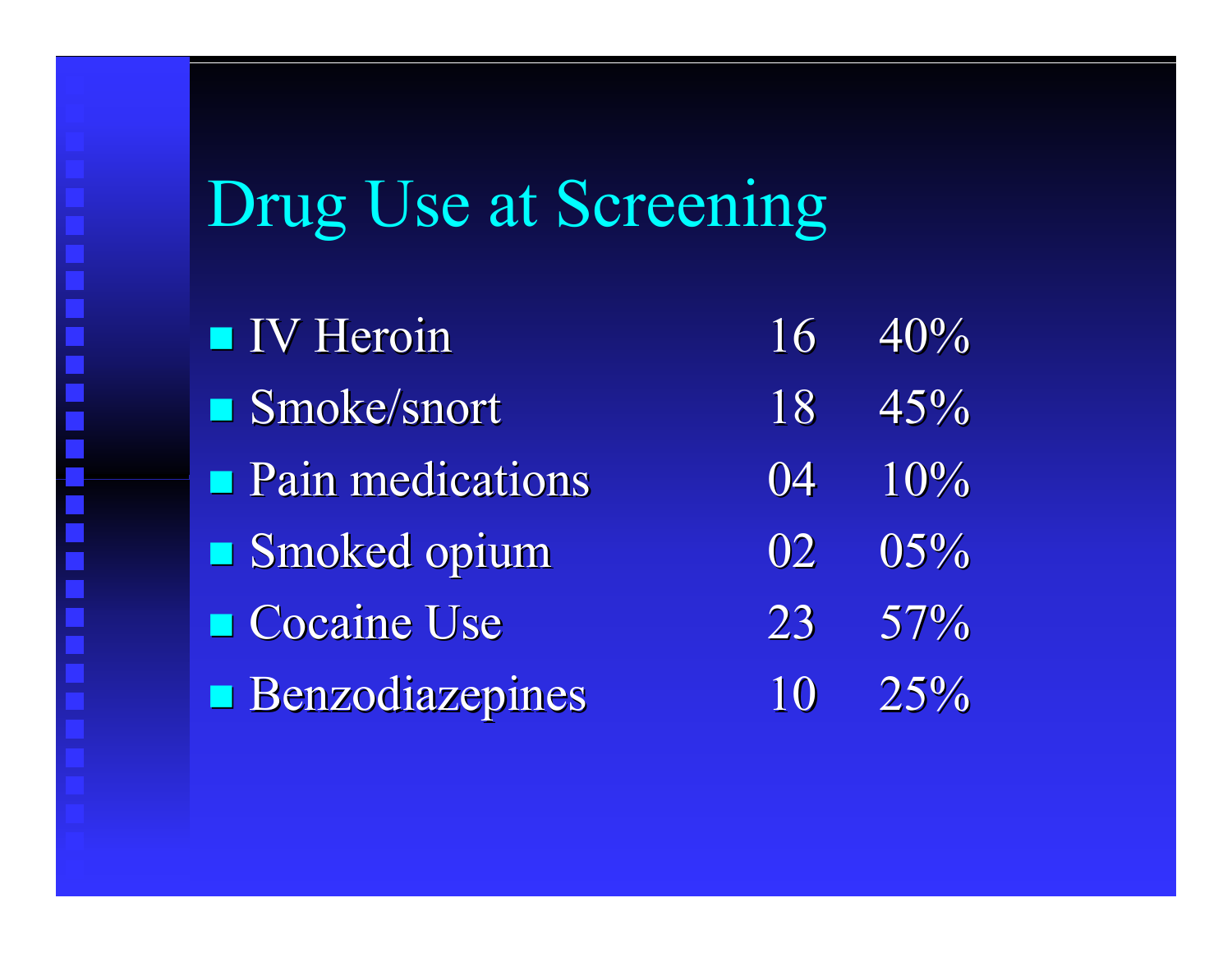# Employment

**Employed/Self Employed 78%** п Students 12% **P**sychiatric Disability 10%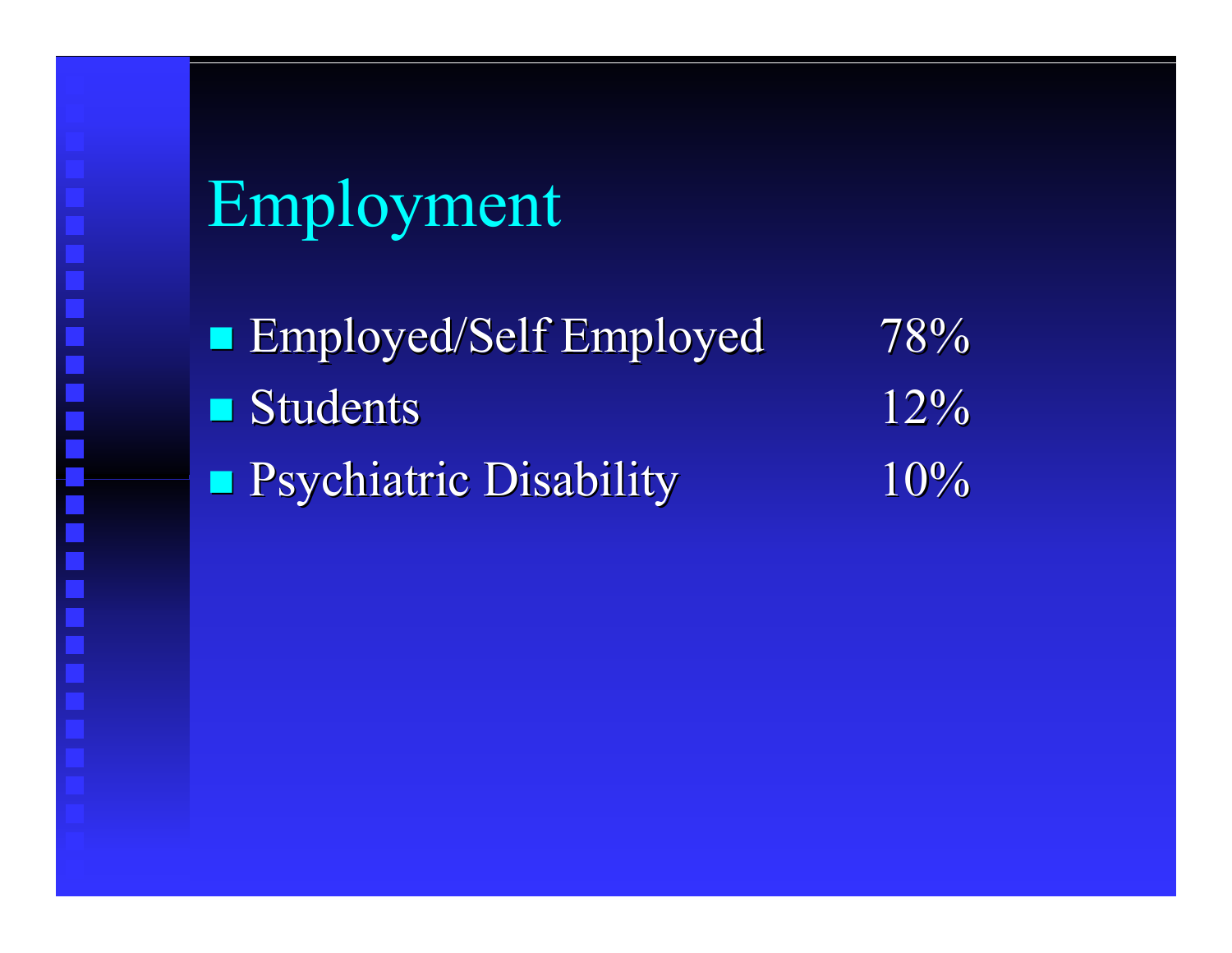# **Occupations**

**P**sychologist Disco M Architects  $(2)$  Salesman **Attorney Journalist Hair Stylists(2)** Hair Stylists(2) Exterminator **Plumber Example 21 Construction Worker Housewi** 

Disco Manager Students (5) **Stone Mason Business exec** Housewife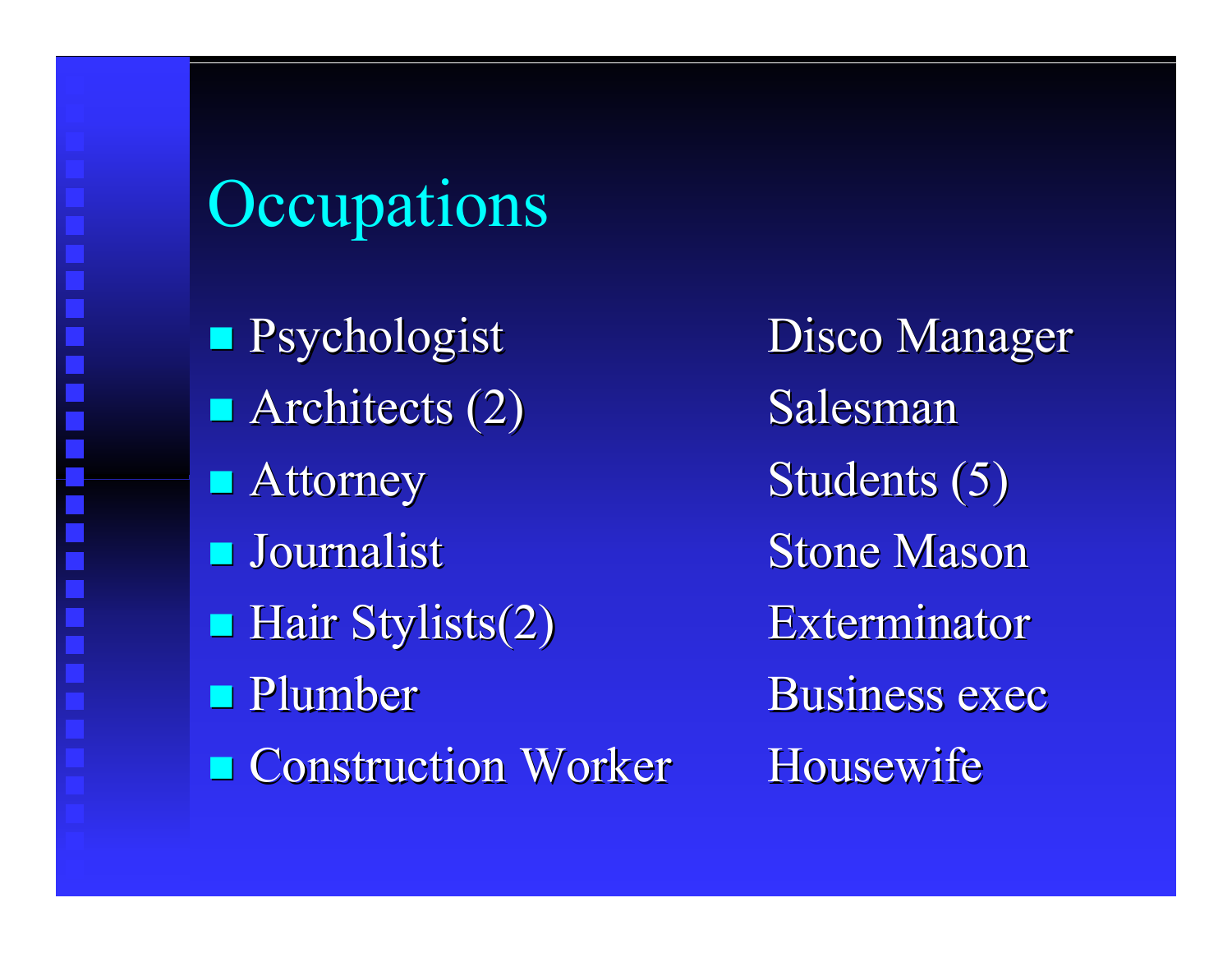# Treatment response

- $\blacksquare$  Of the 34 patients who remained in treatment longer than 2 months all were generally compliant
- $\blacksquare$  15/34 discontinued opiate use within 4 weeks
- $\blacksquare$  10 continued reduced use over a 3-6 month period, primarily in social situations, then stopped.
- **9/34 used sporadically past 6 months, continued in** treatment and were productive citizens.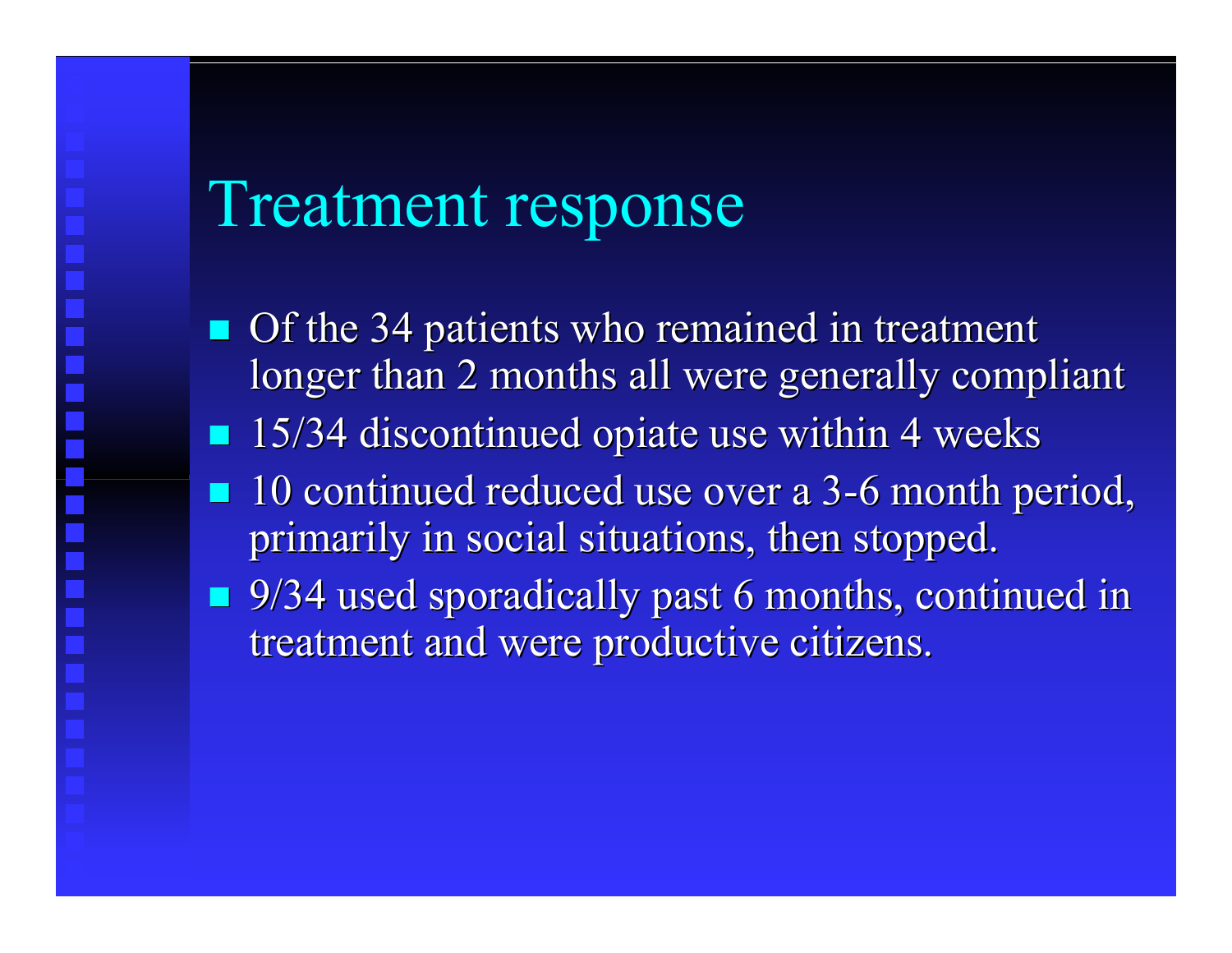# Previous Treatment

Buprenorphine Detoxification 8 (20%) **CONTRACTOR** Methadone Maintenance **LAAM Maintenance Therapeutic Community** Outpatient Detoxification 16 (40%) **Inpatient Detoxification**  UROD **No Previous Treatment** 

 $12 \quad (30\%)$ 4 $(10\%)$ 2 $(05\%)$ 5 $(13%)$ 1 $(02\%)$ 7 $(18%)$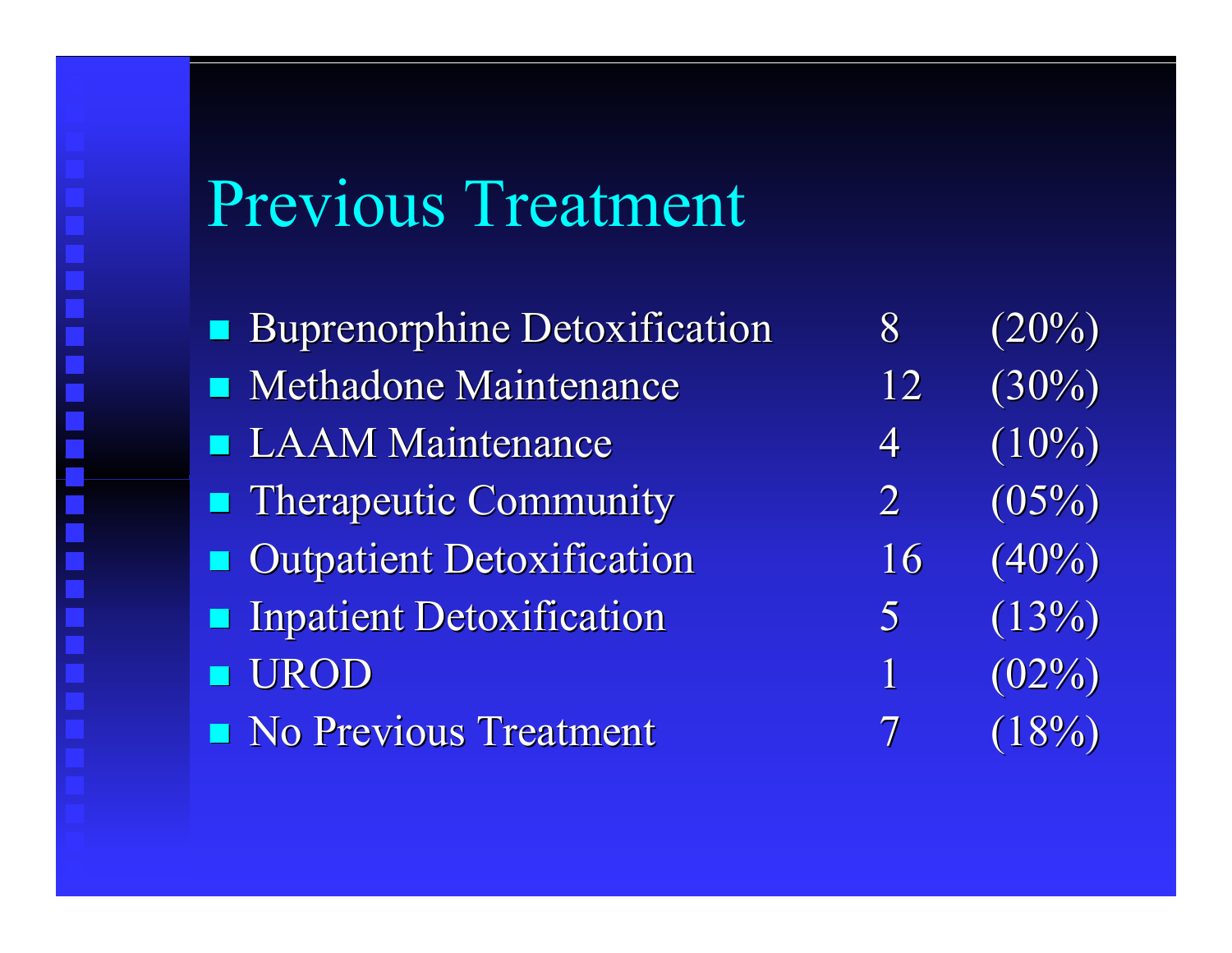# Adverse Effects

- Buprenorphine/naloxone has been demonstrated to be safe and effective. In this group there were no serious adverse events related to medication.
- **The most frequent reported side effects occurred** primarily during the stabilization period and included fatigue, headache, impotence, sleep disorder, constipation and sweating.
- **During stabilization, dysphoria was frequently** reported and improved with SSRI treatment.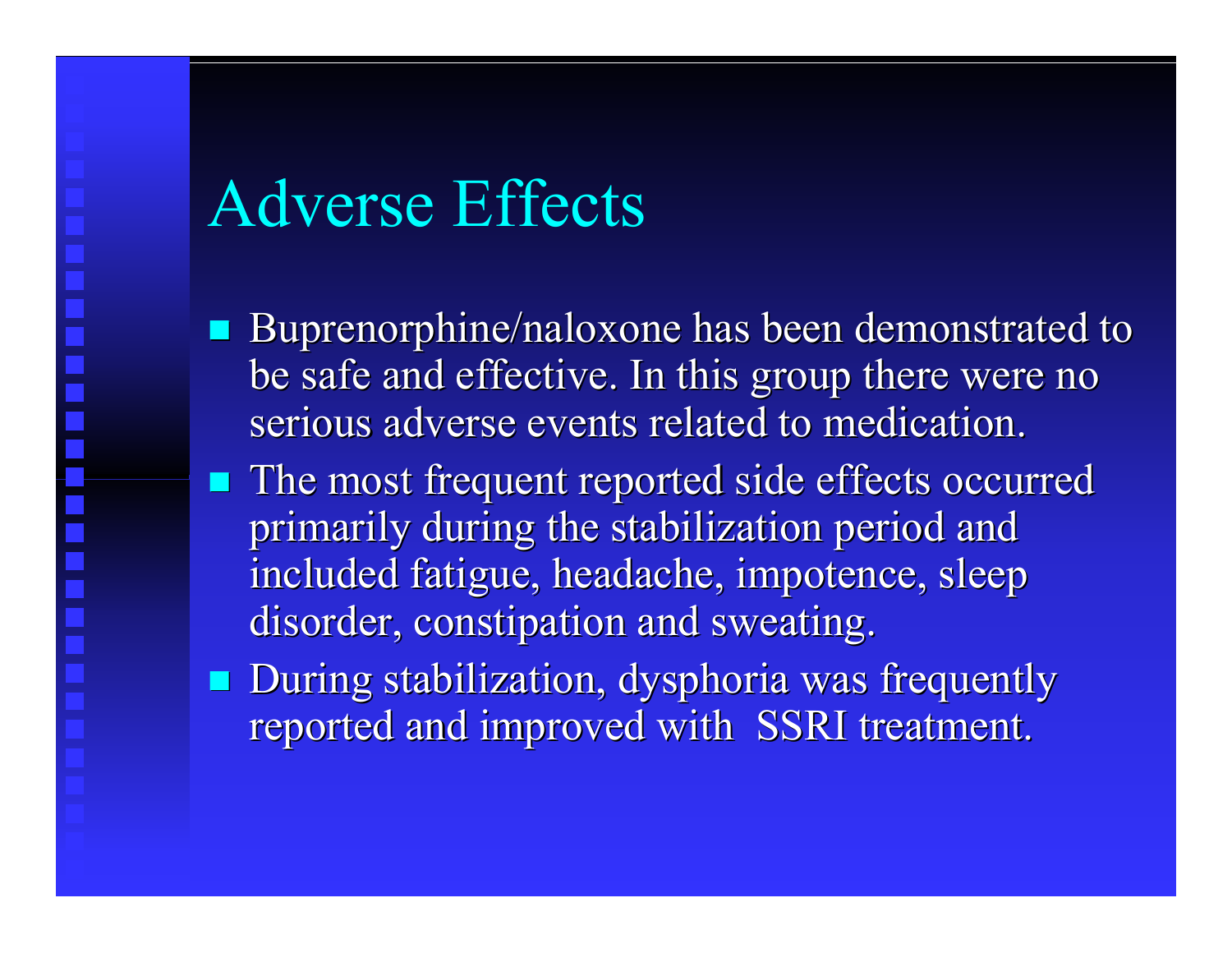# Patient Education Issues

• All were warned to closely guard the medicine, there would be no replacements All were advised not to adjust doses without a call, but in fact several who wanted to use opiates learned how to stop and start the medication. The safety of the medication allowed provider comfort.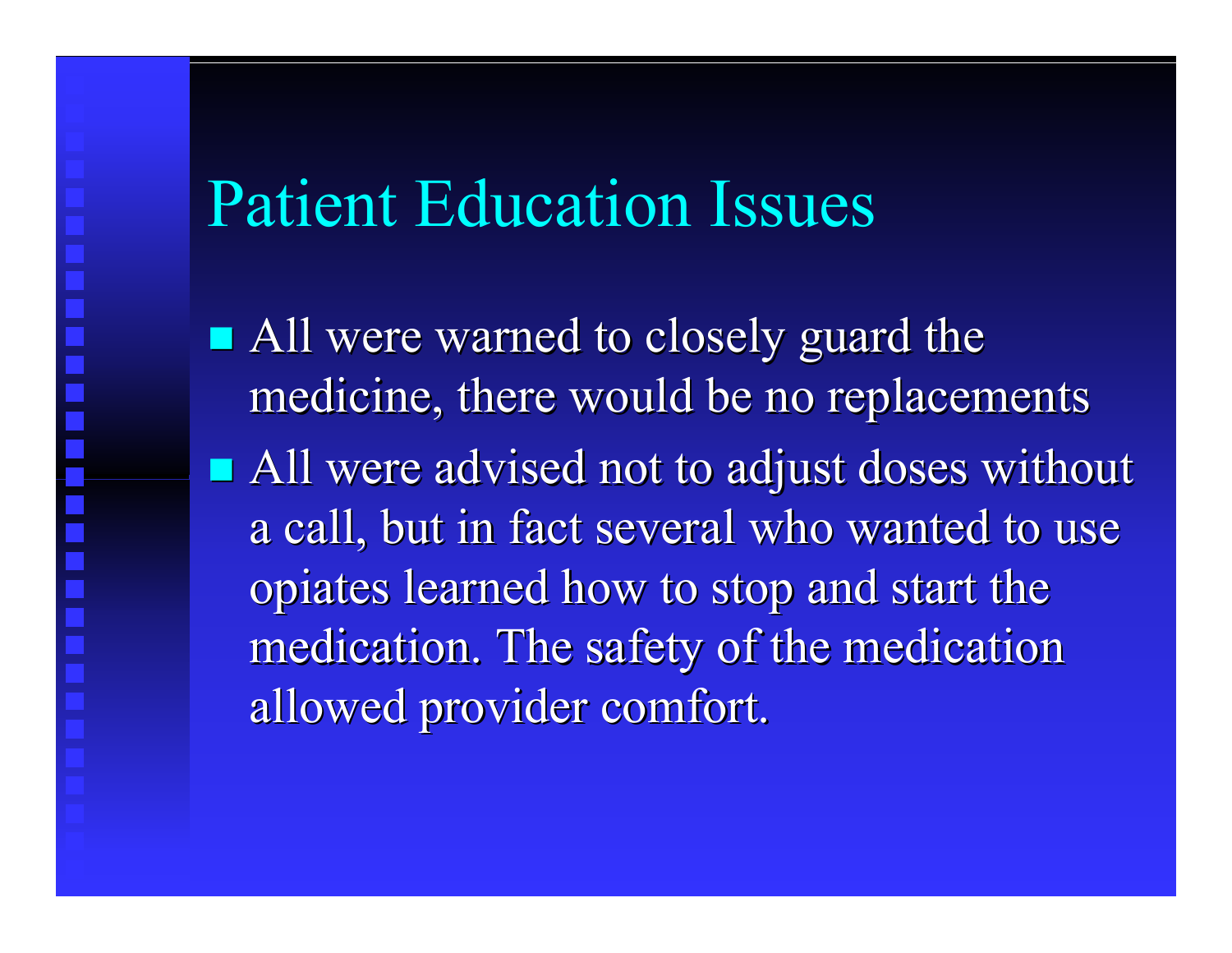# Bi-weekly or Monthly Visits

**During the first weeks of the study, patients** were compliant with appointments.

**Over time, appointments were not** rigor ousl y kept.

**Execute Frequent appointment changes also were an** alert that medication was not taken as prescribed.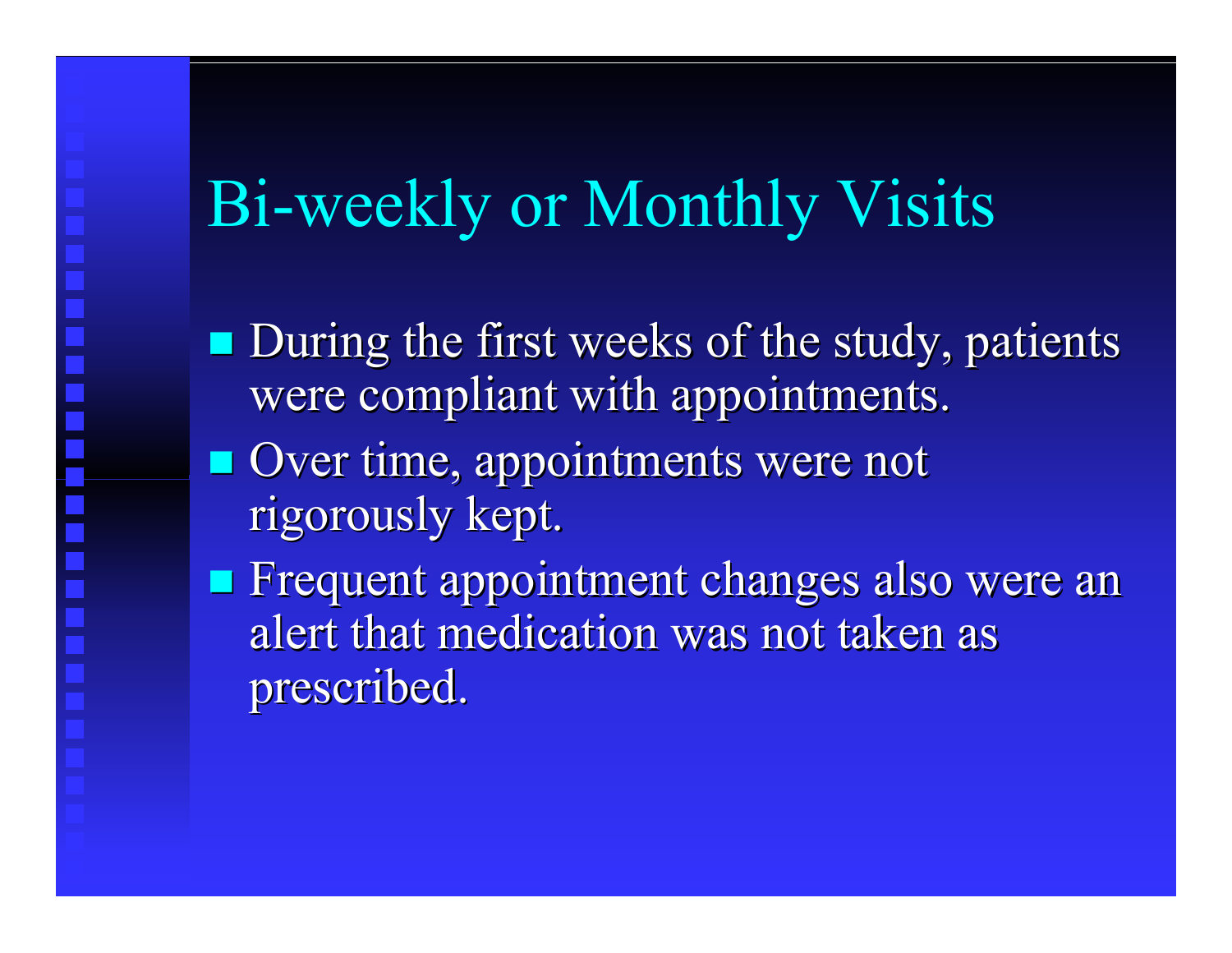# Office Management

- Carefully screen prior to consultation Carefully screen prior to consultation
- **CONTRACTOR** Outline expectations
- **Define unacceptable behaviors**
- **Agree on treatment goals**
- **On-site drug testing assists treatment**
- Random pill counts helps limit diversion
- **Appointment compliance promotes responsibility**
- **Patients may see the MD as the new dealer**manifested by coming only for medication.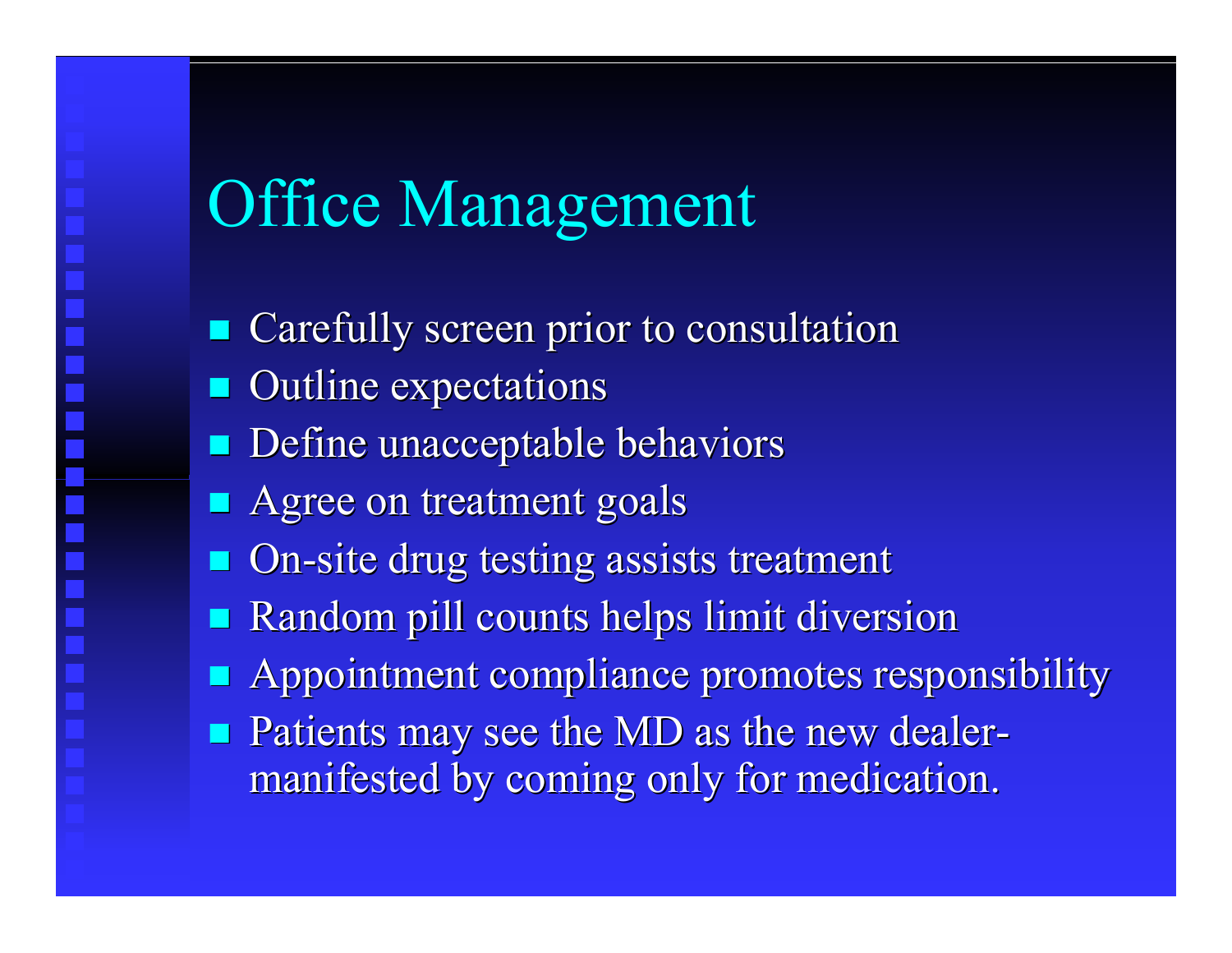# Who Does Well?

- $\blacksquare$  The majority of patients in this sample were employed, goal directed, secret users, and primarily used opiates. Many had previous treatment and were ready to change. These needed little in the way of social services or counseling. Medication alone returned them to functioning.
- **EXTERE FOUR WERE ON psychiatric disability, enrolled in** intensive outpatient programs and also did well.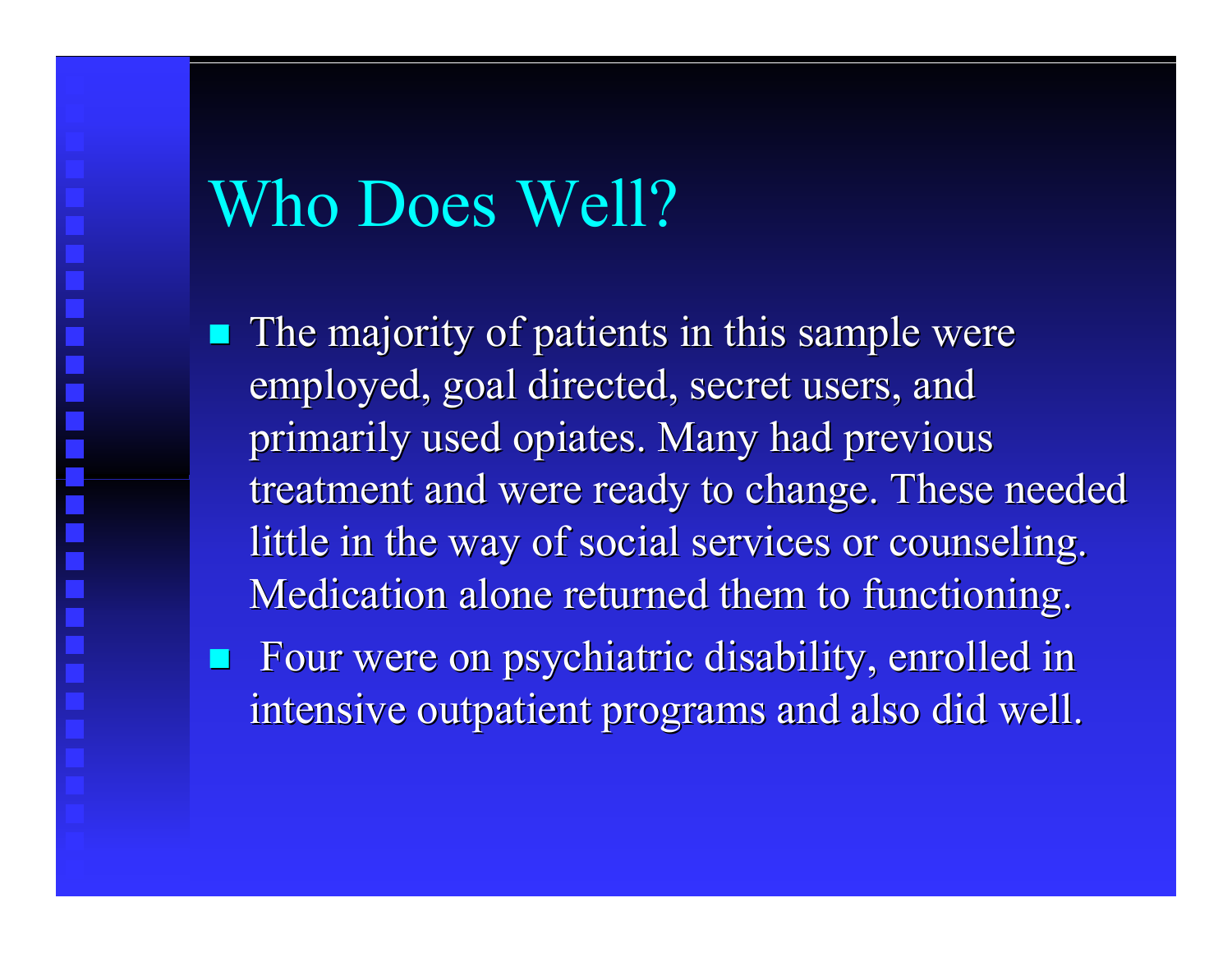# Who has more difficulty?

IIIIII IIIII IIIII III

**The Ambivalent patient The user who wants to "feel" a medication Patients unwilling to take personal** responsibility responsibility

 $\blacksquare$  Those unable to tolerate minimal structure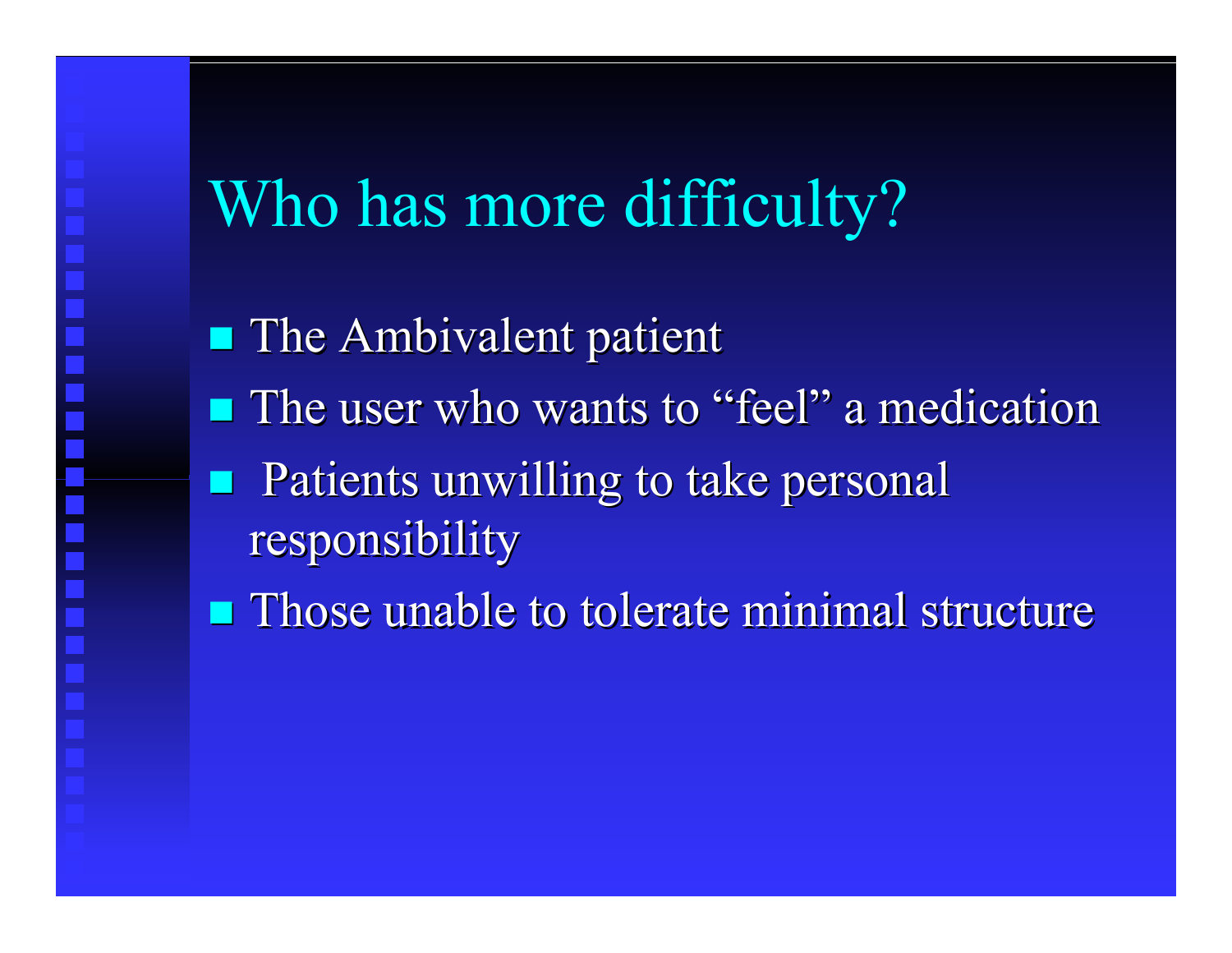# End of Study

 $\square$  Taper schedules were individualized. □ Relapse concerns, anger at not being able to continue and anxiety were common. □ Four have traveled to France to obtain drug  $\Box$  Six month follow-up Relapsed, returned to treatment Drug -free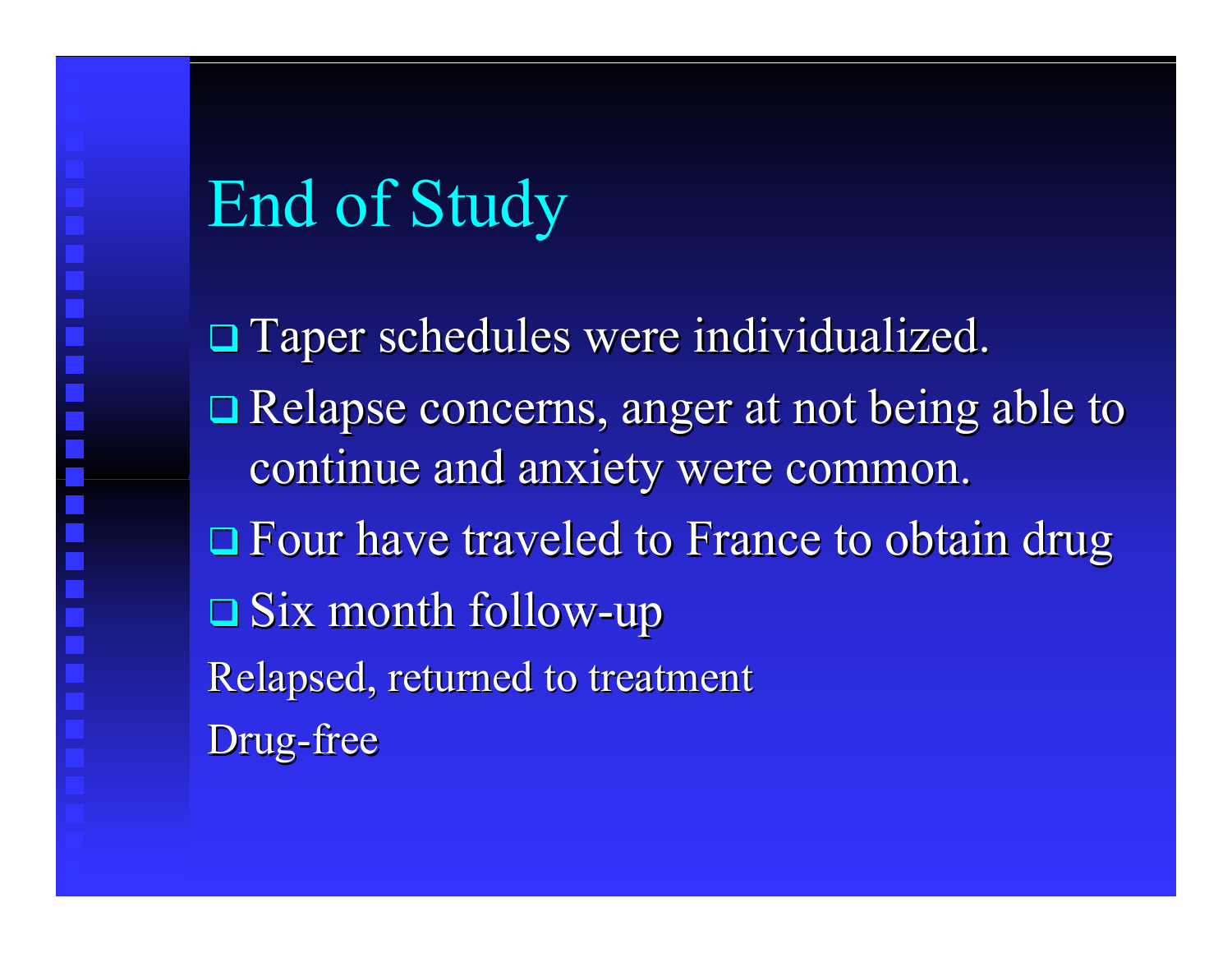# Six months later

Telephone contact, self-report *Remain drug Remain drug-free 11 28% Obtained Obtained buprenophine nophine 04 10% Sporadic use Sporadic use 11 28% Relapsed, returned to treatment Relapsed, returned to treatment 09 22% Relapsed, no treatment Relapsed, no treatment 04 10%* ■ *Lost to follow -up 01 02%*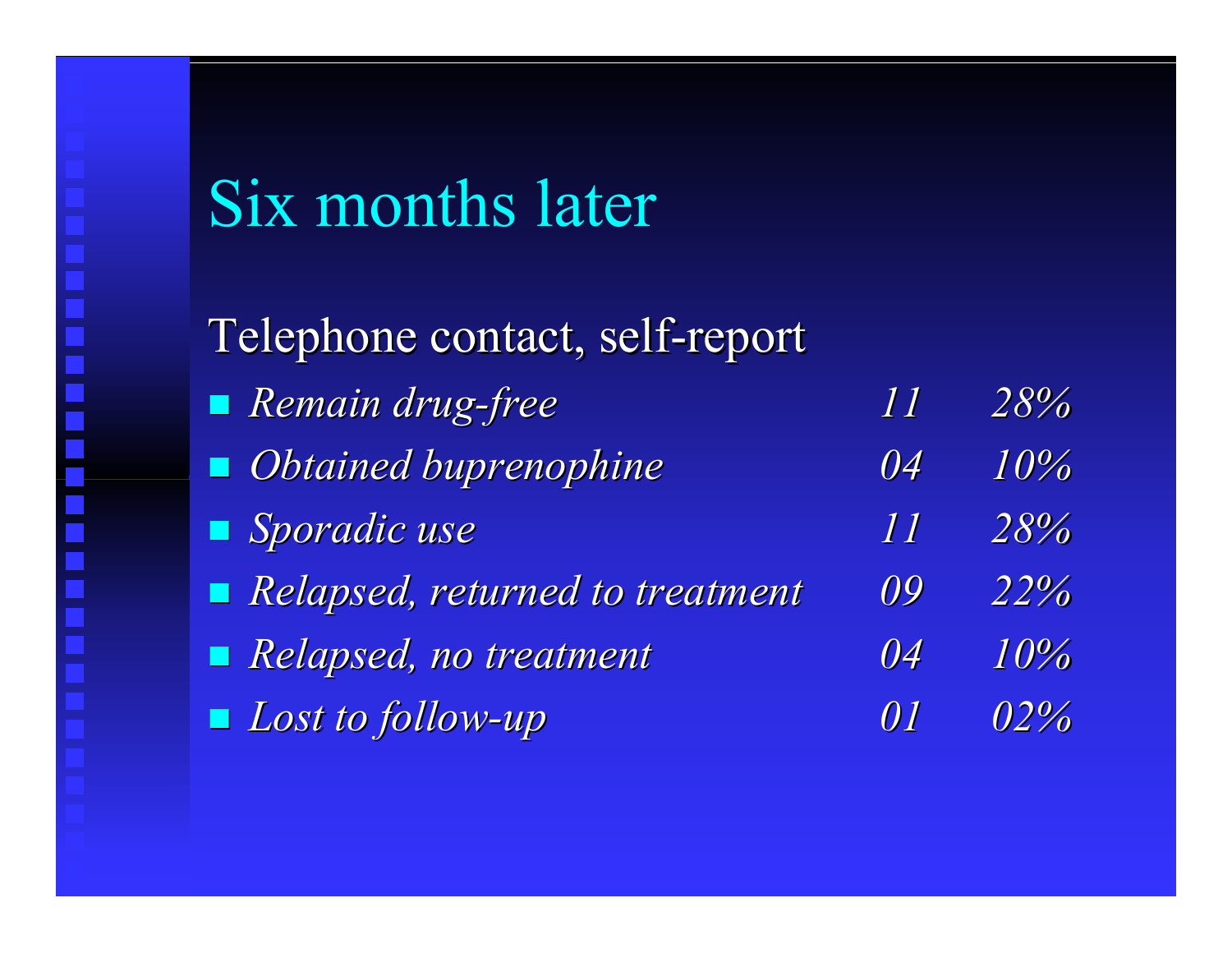# Patient Satisfaction

 $\blacksquare$  All expressed satisfaction with the office model, liked the privacy and flexibility of scheduling around their professional needs. **The medication was preferred over** methadone or LAAM, had few side effects, no sedative effect. None reported euphoria, but did state they felt content. All remaining a year wanted to continue.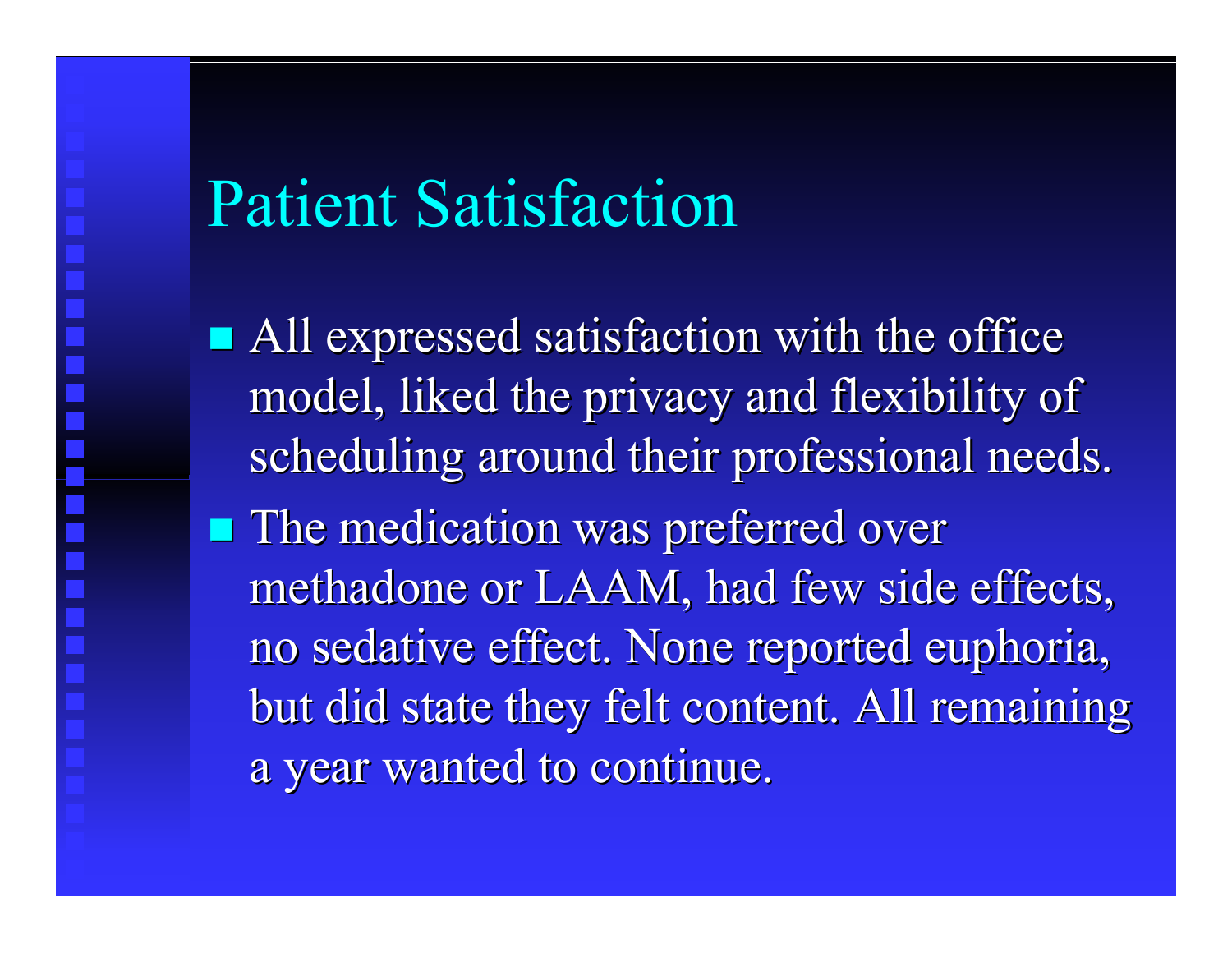# Discussion

Office treatment requires procedural adjustments.  $\blacksquare$  Set limits, require treatment compliance.

- **Nou** will need a flexible approach.
- **Service Service** Integrate psychological and behavioral treatment with medication to avoid being seen as a new drug supplier.